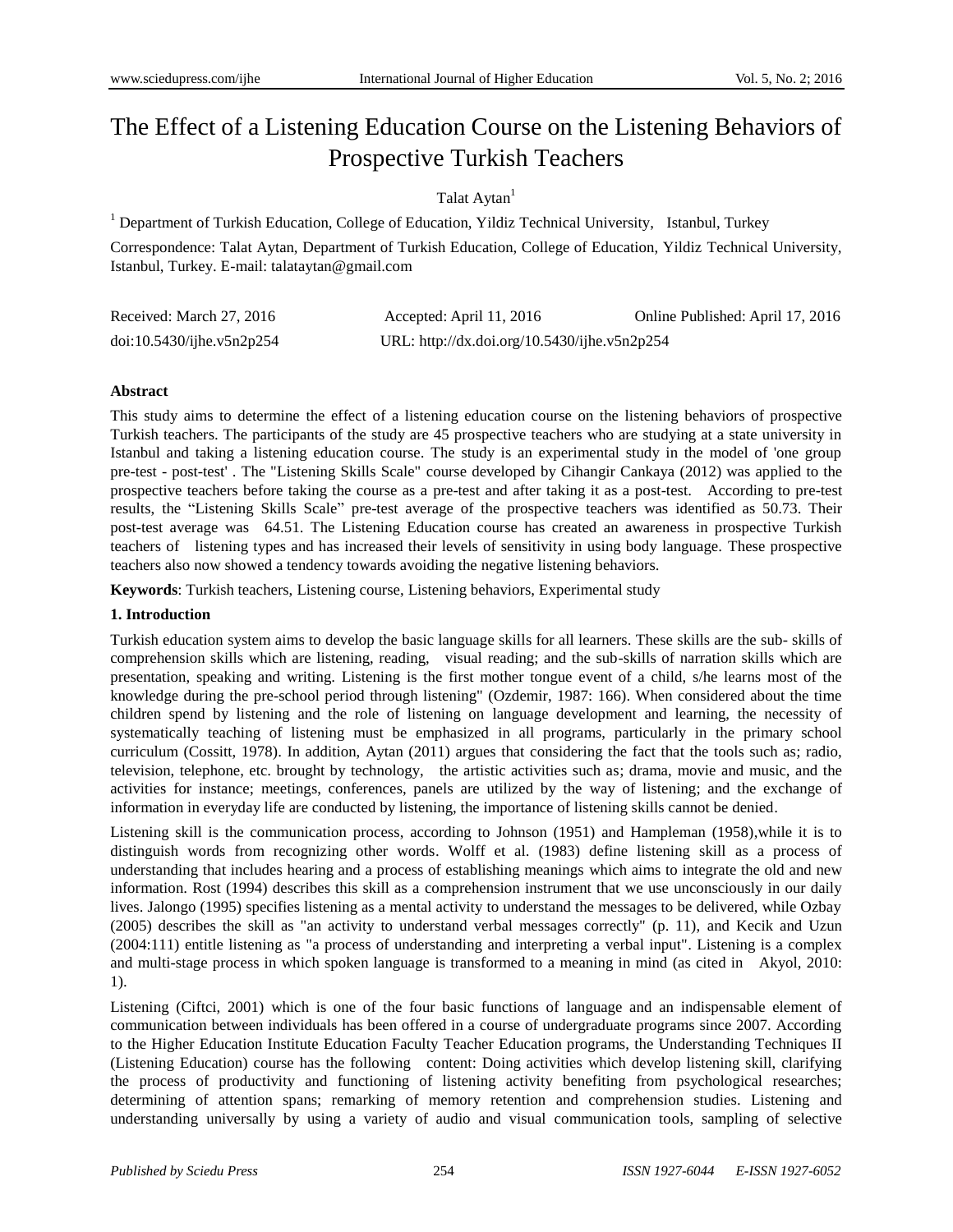listening- comprehension activities. Demonstrating and introducing various listening-comprehension exercises to the prospective teachers for them to use in primary school Turkish lessons, and giving them opportunities to develop these exercises. Performing a variety of listening exercises in the classroom (The Council of Higher Education, 2007).

The listening education course introduces the aims and attainments of the Turkish curriculum and theoretical and practical studies have been being made through lesson plans. There are 42 attainments in the Turkish Education Program and they are: applying the rules of listening/watching, understanding and analyzing the listened the watched, assessing the listened /the watched, enriching the vocabulary, gaining effective listening/watching habits". Listening course texts should be appropriate to the student level and should have a wide variety of vocabulary in terms of length and vocabulary.

Since the program allows a maximum of ten-minute listening time for secondary school students, no long listening texts are allowed. One of the important issues of listening education is listening to different types of texts, of course. When the literature is examined, many different classifications of listening types can be found. Gogus (1978) states that there are three different listening types: careful listening, proper listening, and critical listening. Aytas (1999) divides listening into five types as passive, selective, participative, emotional and critical. Oz (2001) classifies listening as listening to have knowledge, listening to follow conversations, listening what is spoken, listening while students reading aloud, and listening to a drama or a chorus. According to Tompkins (1998), listening types are distinctive listening, aesthetical listening, transferring listening, critical listening and therapeutical listening (quo. Akyol, 2010: 10). Cuceloglu (2009), Umagan (2007) and Cihangir (2004) compile listening under two main headings including effective and ineffective listening, while Gunes (2007: 92-93) mentions listening types as the following: Listening by following the text, inquisitive listening, creative listening, passive listening, participative listening and listening by note taking. To Ozbay (2005), listening types are: voluntary or involuntary listening, motivation based listening, listening with sympathy or antipathy, selective listening, superficial listening, active listening, participative listening, critical listening and passive listening.

Listening education courses focus on the characteristics of the listening texts. Teachers have been trained to prepare the questions towards understanding the listened people. The importance of not only verbal messages but also non-verbal messages are emphasized with regard to the importance of listening in communication. Research shows that people care about how you say instead of what you say in daily life (Dokmen, 1994: 27). "Only 35% of communication between two people is verbally (oral), 65% of it is nonverbal" (Hubler, 2001: 11). In this respect, a listening education course also informs us about non-verbal behaviors such as; eye contact, facial expressions, and sitting and postural manners or body language.

There are not many studies about the listening behaviors of Turkish teachers in the literature. Cihangir (2004) revealed that effective listening courses given to the university students have developed their listening skills positively. In Emiroglu's study(2013) where he tried to determine prospective Turkish teachers' listening problems; these problems often originated from the speakers, and the speaker's way of speaking, her/his knowledge of speaking techniques, and her/his behaviours. In addition, components such as; psychological and physiological factors, topic and environment were underlined as recipient based problems in understanding listening skills.

According to Kurudayioglu and Kana's (2013) research, prospective Turkish teachers find themselves adequate in the matters of; " planning activities for the listening education, preparing a listening activity plan, selecting an appropriate method for listening activities and choosing appropriate supplies for listening activities" (p. xx) , while they feel themselves incompetent in "making students discuss constructively regarding listening texts ", "helping students connect what they listened to with their own experiences", making students comprehend the importance of listening and providing them to listen by taking notes.

Maden and Durukan (2011) concentrated on passive and participative listener styles of prospective Turkish teachers. Likewise, in Tabak (2013)'s research, prospective Turkish teachers was seen to have passive listeners' and participants listeners' attitudes. Temur (2010) confirmed that the effect of the pre-text questions on level of comprehending skills the listened people parts was greater thanthe post-test questions of the text. It was not seen any gender based differences in terms of understanding level of the listened people part. Dogan and Ozcakmak (2014) determined that summarizing skills of prospective teachers what they listened were a bit above average.

Since the listening skills studies have been limited, communication and listening skills of other prospective teachers who were studying in education faculties were also addressed in this study. Yoncalik and Cimen (2006)'s study on the students of physical education and elementary teachers has found that the listening skills of both departments' students were in"medium" level. The results of Durmusoglu, Saltalı and Erbay (2013)'s study showed that pre-school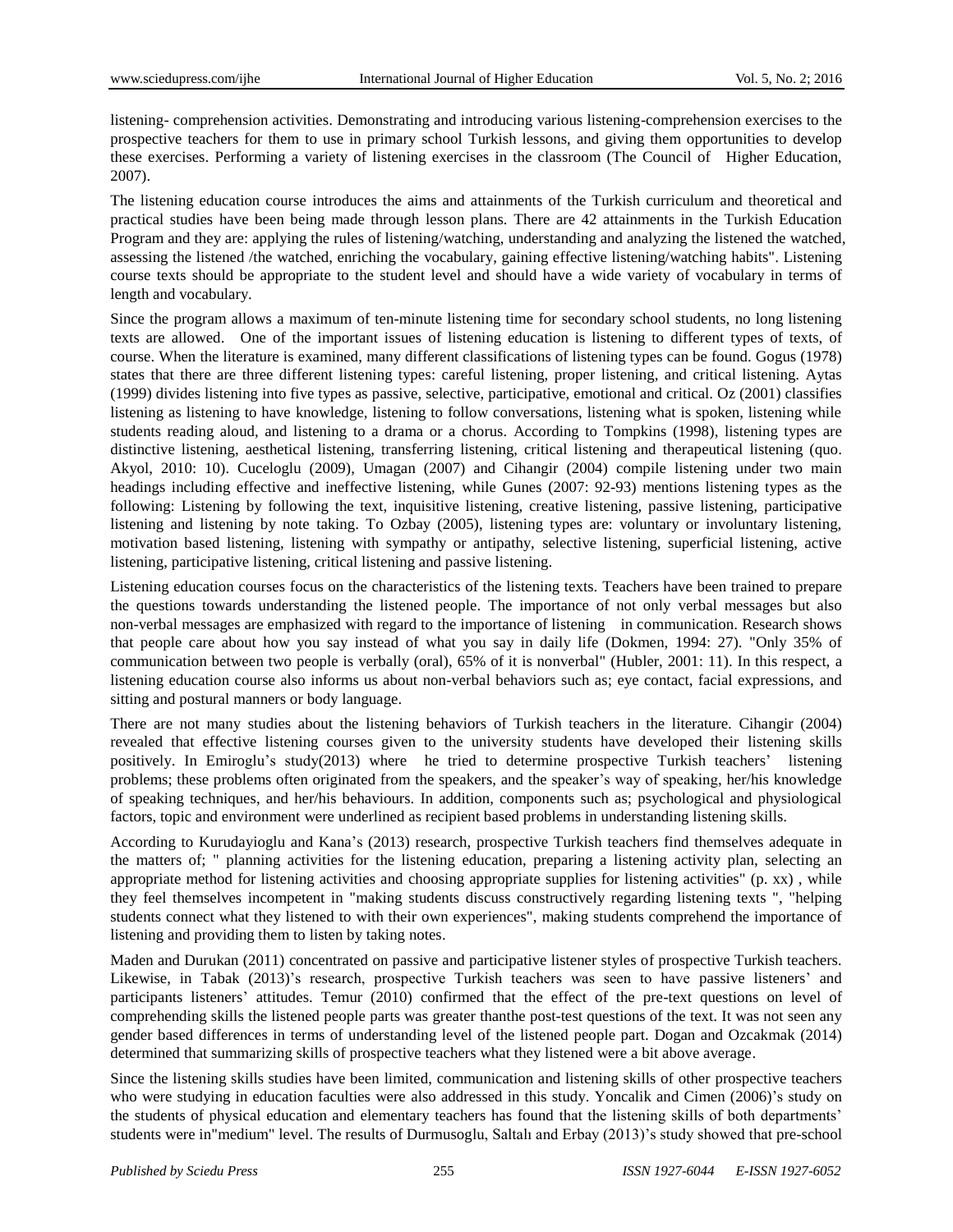teachers love the children who developed listening, speaking and empath skills most and this has a meaningful descriptor.

In the research conducted by Dilekmen et al. (2008), no significant differences between the first year and fourth year university students were found in terms of development of their communication skills. However, Pehlivan's (2005) study has found a significant difference between first and fourth year students in favor of final year students. In addition, in Yesil's (2009) study, communication skills of teachers were detected as adequate. Development of listening skills which is one of the comprehension skills is important in terms of demonstrating Turkish teachers' professional development and their having effective communication skills. In this context, this study aims to determine the effect of an undergraduate course named Understanding Techniques II: Listening Education on the listening skills of prospective Turkish teachers.

#### **2. Methodology**

#### *2.1 Research Design*

In this study a descriptive quantitative research was employed. This study is an experimental work in the model of "one group pre-test - post-test". In this model of "one group pre-test -post test model", an [independent variable](http://tureng.com/search/independent%20variable) is also applied to a randomly selected group. But this time, there are both before (pre-test) and after (post-test) measurements available (Karasar, 2009: 96). In the study, purposive sampling method was used, convienenve sampling was preferred because of its time and place advantages (Buyukozturk, 2010).

## *2.2 Participants*

This study was conducted in the fall semester of the 2014-2015 academic year, after obtaining the ethics committee permissions. The participants of this study consisted of 45 prospective Turkish teachers who were studying in a state university in Istanbul and taking the "Understanding Techniques II: Listening Education" course. 16 of theprospective teachers were males and 29 of them were females. All of them were applied a pre-test before taking the "Understanding Techniques II: Listening Education" course, when the "Understanding Techniques II: Listening Education" course ended 14 weeks later, a post test was applied to them after taking the course.

#### *2.3 Data Collection and Analysis*

In this study, as a data collection tool, a scale "Listening Skills Scale" developed by Cankaya Cihangir (2012) was used. Its confirmatory and explanatory factor analysis had been conducted before. The Scale's 1st, 3rd, 4th, 6th, 7th and 10th articles have contained negative expressions (See Appendix A). In order to compare pre-test and post-test results of these articles, the values of scale were rivesed while obtaining the total score. The collected data were analyzed in the SPSS 17:00 program.

#### **3. Results**

The data collected from the prospective teachers were subjected to a paired t test. According to pre-test results, the pre-test average of the prospective teachers' "Listening Skills Scale " has been identified as 50.73. The post- test average was obtained as 64.51. The value of significance according to the T test has been found as p (0.000). Since this value is smaller than the value of 0.001, it can be said that there is a statistical difference between pre-test and post-test results (Aydin & Aslan, 2016). Accordingly, the average values of post-test results are approximately 4 points higher than the average values of pre-test results and the difference is statistically significant, as well. The given listening education has made a positive impact on the listening skills of prospective teachers.

|           | N  | Average | <b>Standard Deviation</b> |
|-----------|----|---------|---------------------------|
| Pre-Test  | 45 | 50,73   | 4,67                      |
| Post-Test | 45 | 64,51   | 4,21                      |

Table 1. Descriptive statistical values of pre test- post test

The data collected in order to test if there is a difference in the listening skills of prospective teachers on the basis of gender have been subjected to the independent sample *t* test. Accordingly, the significance level was found as p (0.08). Since p was bigger than 0.05 (p> 0.05), there was no significant difference on the development of listening skills on the basis of gender. However, when the following chart is viewed, it can be said that although there is no statistically significant difference, male teachers made better progress on listening skills.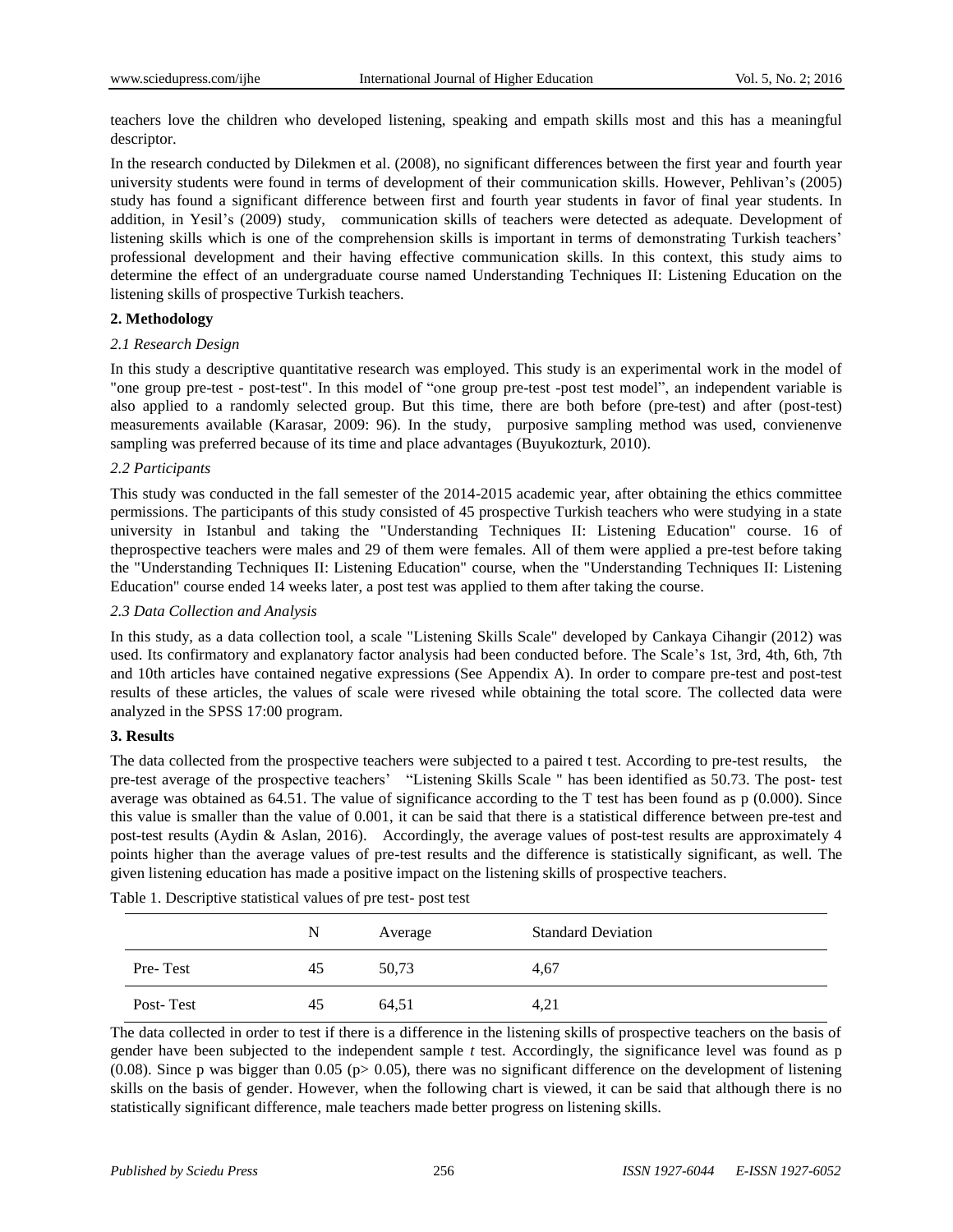

Figure 1.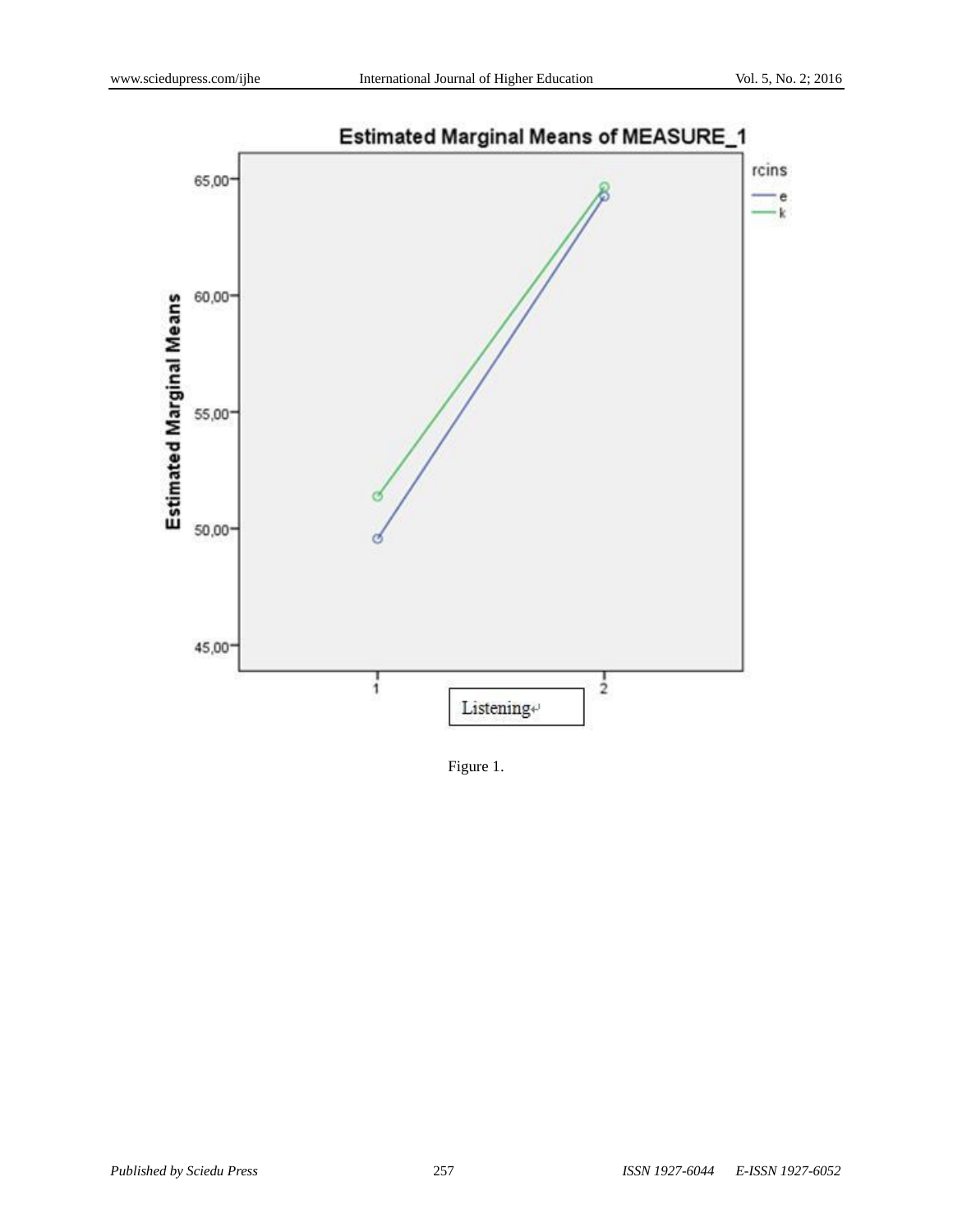| Means No         | ${\bf N}$ | Average of Pre-test | Standard<br>Deviation | Average of<br>Post-test | Standard<br>Deviation |
|------------------|-----------|---------------------|-----------------------|-------------------------|-----------------------|
| $\,1\,$          | 45        | 2,57                | 1,01                  | 3,86                    | ,72                   |
| $\sqrt{2}$       | 45        | 3,97                | 1,01                  | 4,80                    | ,50                   |
| $\mathfrak{Z}$   | $45\,$    | 2,93                | 1,09                  | 3,55                    | ,81                   |
| $\overline{4}$   | $45\,$    | 2,64                | ,90                   | 3,62                    | ,61                   |
| 5                | 45        | 4,04                | 1,12                  | 4,82                    | ,49                   |
| $\sqrt{6}$       | $45\,$    | 2,82                | 1,21                  | 3,66                    | $,87$                 |
| $\boldsymbol{7}$ | 45        | 2,48                | ,92                   | 3,86                    | ,72                   |
| $\,8\,$          | 45        | 4,06                | ${,}78$               | 4,75                    | ,57                   |
| 9                | 45        | 4,02                | ,96                   | 4,68                    | ,70                   |
| $10\,$           | 45        | 2,44                | ,94                   | 3,91                    | ,70                   |
| 11               | 45        | 3,91                | ,82                   | 4,60                    | ,75                   |
| 12               | 45        | 2,00                | 1,04                  | 4,04                    | ,97                   |
| 13               | 45        | 4,17                | $,\!80$               | 4,73                    | ,68                   |
| 14               | 45        | 4,33                | ,79                   | 4,75                    | ,57                   |
| 15               | 45        | 4,28                | ,81                   | 4,82                    | ,49                   |

Table 2. Descriptive statistics of the means of measure

The pre-test average of the scale's second article which is " I ask questions to understand better the person whom I am talking to" is"3.97" while the post- test average of it rose up to "4.80". Listening types take places in the listening education curriculum. Among these listening types, ideal listening types are "active" or "participative" listening types. In active listening, the listener concentrates on what s/he listens to, and he participates actively in the process of understanding by asking questions and giving feedback. In this regard, students' asking questions in order to develop a better understanding of their interlocutors can be interpreted as they developed an awareness of listening types in the curriculum. However, associated with active listening, the pre-test average of the fifth article of the scale which is " I try to make the person I am talking to feel that I am willing to understand him/her better" was "4.04",but the post-test average of it increased as of "4.82". The pre-test average of the scale's seventh article which is " There are times when I don't listen to someone whom I am talking to" is"2.48" while the post- test average of it is"3.86". As mentioned above, the development of this behavior indicated that student teachers gained sensitivity towards listening types, specific to active listening (Yurtseven & Altun, 2015). "The more teachers master in active listening, the more they are able to apply this skill in various situations at schools, in their family lives and in their relations with all people" (as cited in Ciftci, 2007: p. 235).

The pre-test average of the scale's eighth article which is " Understanding the person's feelings and thoughts while listening, I can transfer those feelings to him/her by my verbal or non-verbal behaviors" is"4.06" while the post- test average of it rose up to "4.75". The pre-test average of the scale's ninth article which is " When a conflict occurs, I try to listen patiently to the person whom I am talking to understand her/his feelings and thoughts better" is"4.02" while the post- test average of it rose up to "4.68". The pre-test average of the scale's eleventh article which is " While listening to someone, I try to put myself into her/his shoes." is"3.89" while the post- test average of it rose up to "4.60". The pre-test average of the scale's fifteenth article which is "While listening to someone, I try to understand her/his feelings" is"4.28" while the post- test average of it rose up to "4.82". When the scale's eighth, ninth, eleventh and fifteenth articles are examined, it can be seen that the article contents are aimed at empathical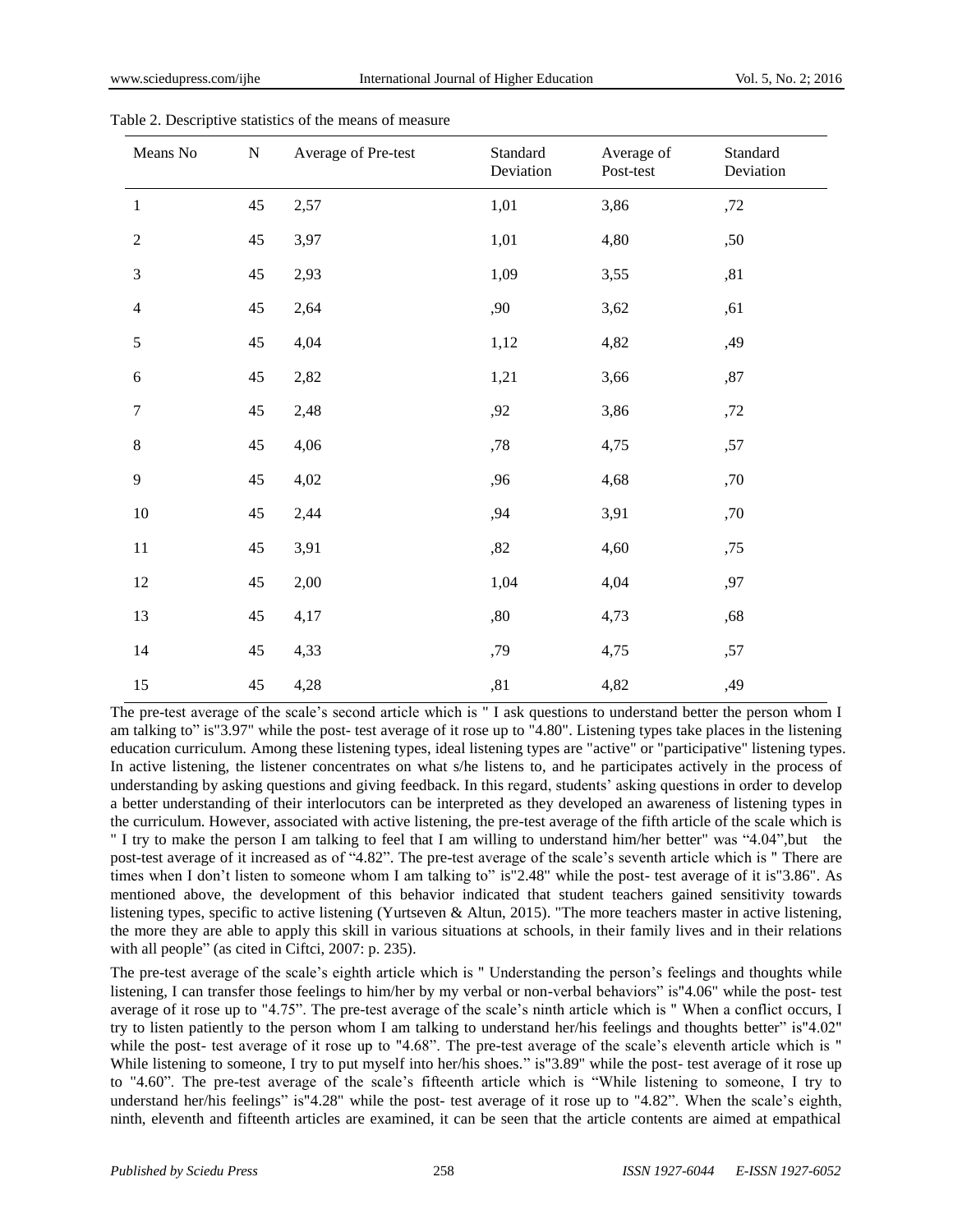listening. Prospective teachers have increased their interest to empathical listening in the result of listening education. Additionally, the pre-test average of the scale's first article which is "I get bored to listen to the people who don't think like me" is "2.57", while the post-test average of it is "3.86". The pre-test average of the scale's third article which is "I don't like listening to others for a long time" is "2.93", when the post-test average of it is "3.55". The pre-test average of the scale's sixth article which is "I believe that I don't have to listen to others for a long time" is "2.82", when the post-test average of it is "3.66". These data also have importance as it showed empathical behaviors of the students, for instance; even if they did not agree with the people, they were kindly able to listen to them and they improved their tolerance levels while listening. To Pala (2008), empathy levels of prospective teachers came slightly above average. With regard to teaching profession, it is useful to emphasize the importance of empathy skills. According to Yuksel (2004), man needs to establish relationships with others in every period of his life. The success of this relationship depends on his understanding and accepting himself and others. Yuksel aslo argued that "individuals' learning to be tolerant and respectful each other's views and ideas is very important in order to create a democratic society" (p. 342). The teaching profession is a profession that requires empathy skills (Akbulut and Saglam, 2010). Teachers with effective communication should also develop their empathy, listening and speaking skills (Arabaci, 2012; Erbay, Omeroglu and Cagdas, 2012; Gordon, 1996).

The pre-test average of the scale's thirteenth article which is "While listening to someone, I would make sure that my body faces towards him/her" is "4.17", when the post-test average of it rose up as "4.73". When the pre-test average of the scale's fourteenth article which is "While listening to someone, I care about her/his verbal and non-verbal messages" is "4.33", the post-test average of it rose up as "4.75". While the pre-test average of the scale's twelfth article which is "I have a difficulty to make an eye contact the person whom I am listening to" is "2.00", the post-test average of it became"4.04". An effective listening is directly proportional to using of body language effectively. In particular, the establishment of eye contact between the listener and the interlocutor is important in terms of an effective communication. The increase of sensitivity of the students about the body language is remarkable. According to Schober (2007: 116), having a meaning from the point of non-verbal communication, body language is a set of values consisting of facial expressions, gestures and body postures which are used to be transferred the person's feelings and thoughts. Due to carrying a quality which needs the effective usage of language, the teaching profession is important in terms of the ability of using body language and the fulfilling of successful education that is a communication process (Gokceli, 2013: 545). Teacher should benefit both verbal and body language effectively in order to accomplish in the education process" (Habaci et al.2013: 1344). In Pektas (1998), Caliskan (2003), Yesil's (2006) studies, it has been stated that the teachers were insufficient about using of body language.

The pre-test average of the scale's tenth article which is "There are times when I pretend to listen to someone even though I don't listen to him/her" is "2.44", the post-test average of it rose up as "3.91". While the pre-test average of the scale's fourth article which is "My thoughts shift into another field while listening to someone" is "2.64", the post-test average of it became as "3.62". These data indicate that prospective teachers avoided the negative listening behaviors in the result of listening education.

#### **4. Discussion and Conclusion**

According to the results of this study which tried to identify the effect of listening education course on the listening behaviors of propective teachers, listening education course has created an awareness on the teachers towards listening types. Prospective teachers have made progress in terms of asking questions to the interlocutor for active listening, make him/her feel that they listen, keeping eye contact, and focusing attention in the listening process. However, they showed improvment in gaining the empathy skill which is an important value in human relations (Lafer, 2014), understanding the intricacies of empathical listening, and being more tolerant to others or those who are against them. In addition, prospective teachers have also developed a positive attitude about "pretending as if he/she listens" and "shifting his/her thoughts to other fields while listening to". Finally, teachers have developed a positive attitude displaying the behaviors of ;"facing the body towards the speaker, establishing eye contact" in terms of a communication element which is called non-verbal behavior or body language. In according to Ozkan's (2011)research, prospective Turkish teachers see the comprehension techniques course which includes listening education and reading education as important and functional in their lives. In addition, they have also found adequate these courses' contents and time zones allocated for theory and practice. Mert (2013), in his study which analyzed the basic language skills' perceptions of prospective Turkish teachers through metaphors, has described 25% of the listening skills of teachers as"a valuable action", while 18% of listening skills of them as "a need", 16% of their skills as"an action through the life" and 15% of them as "an element of communication. When looked at the metaphors produced by the prospective teachers, it was observed that they reviewed listening skills as extremely important actions.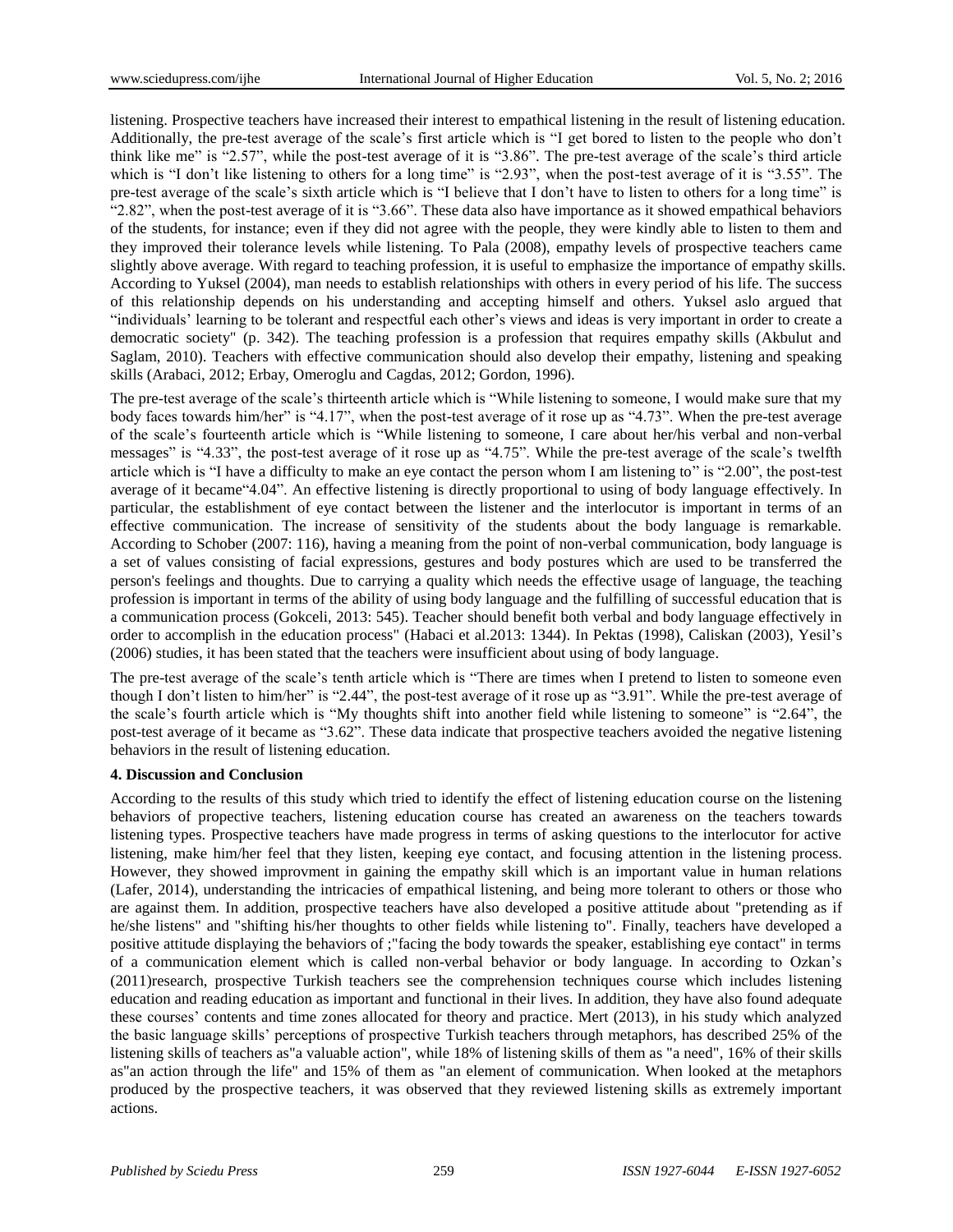Prospective teachers' taking listening education course seriously is important in terms of the development of their listening behaviors both in their professional lives and in their educational environment. In contrast to Tabak's (2013) research results, prospective Turkish teachers have developed a positive attitude towards listening education course in terms of listening types, positive listening behaviors and body language. Effective communication skills can be facilitating relationships in all kinds of human relations and in all types of professional fields (Korkut, 2005: 143). "Owing to being more self-confident, more sociable and more open to interaction, the attitudes of prospective teachers with communication skills towards the profession were affected in a positive way" (Tunceli, 2013: 56). Finally, the teachers showing effective listening behaviors can be stated naturally that they can improve their students' listening skills as being a role model.

Among basic language skills, listening skill which is the first developed language skill in the language aquisition process is an effective and inexpensive way to learn in the individual's learning experiences. People have knowledge using their listening skills at school, at work and in daily lives. Prospective Turkish teachers' internalising the importance of listening skills, when they started teaching profession after graduating from an undergraduate program has a great importance. Developing sensibility towards listening process, listening types, non-verbal messages during the listening, and positive listening behaviours, prospective Turkish teachers will play a leading role in bringing these skills to students properly. According to the Turkish Education Programme adopting thematic approach, a listening text must be studied in each theme at least. Positive developments on the listening behaviors of prospective Turkish teachers who took the Listening Education course will provide them to apply an effective teaching-learning process to their students through listening texts and listening behaviors.

#### **References**

Akyol, H. (2010). *Turkish Teaching Methods.* Ankara: Pegem Academy Publications.

- Akbulut, E., & Saglam, H.I. (2010). *Examination of empathetical tendency levels of classroom teachers. International Human Sciences Journal 7*(2), 1068-1083.
- Arabaci, N. (2012). G. Karadeniz & E. Aktan Kerem (Ed). *Parent-child-teacher communication in pre-school period. G. Karadeniz & E. Aktan Kerem (Ed). An in-depth look through early childhood, ideas, shares, reflections from the world (34-59).* Ankara: Ozgun Kok Publishing.
- Aydin, H., & Aslan, D. (2016). Determining Attitudes towards Pedagogical Teacher Training: A Scale Development Study. *Journal of Education and Learning, 5*(3).
- Aytan, T. (2011*). Effects of active learning techniques on listening skills. (Unpublished doctorate thesis)*. Selcuk University, Institute of Educational Sciences, Konya.
- Aytas, G. (1999). *Effective Listening. MEBS Communication*, Year: 2 Issue: 5.
- Buyukozturk, S.( 2010). *A data analysis guide for Social Sciences, Statistics, Applications of Research Design SPSS and interpretation*. Ankara: Pegem Academy Publications.
- Cihangir-Cankaya, Z. (2012) Re-examining of Listening Skills Scale: A Comparison of listening skills of psychological counseling and guidance students towards several variables. Educational Sciences: Theory & Practice, 12(4),2370-2376.
- Cihangir, Z. (2004). The effect of the effective listening skills training which is given to university students on listening skills. *Journal of Turkish Educational Sciences, 2*(2), 237-251.
- Cuceloglu, D. (2009). *From Person to Person, again*. Istanbul: Remzi Book House.
- Caliskan, N. (2003). *The evaluation of classroom teachers' nonverbal communication behavior.* [Unpublished doctorate dissertation] Erzurum: Ataturk University.
- Ciftci, M. (2001). Factors affecting listening education and listening. *Journal of Social Sciences*, 165-177.
- Ciftci, O. (2007). *Active Listening. Journal of National Education. Issue: 176.* Ankara MOE Publications.
- Cossitt, M. (1978). Curriculum Guide For Elementary Language Arts. Alberta Education.
- Dilekman, M., Basci, Z., & Bektas, F. (2008). Communication Skills of Educational Faculty Students. *Journal of Ataturk University Social Sciences Institute, 12*(2).
- Dogan, Y., & Ozcakmak, H. (2014). Evaluation of Prospective Turkish Teachers' Summarizing Skills for the Texts Listened*. Journal of Mustafa Kemal University Social Sciences Institute, 11*(28).
- Dokmen, U. (1994). *Communication Conflicts in Arts and Daily Life and Empathy.* Istanbul: Sistem Publishing*.*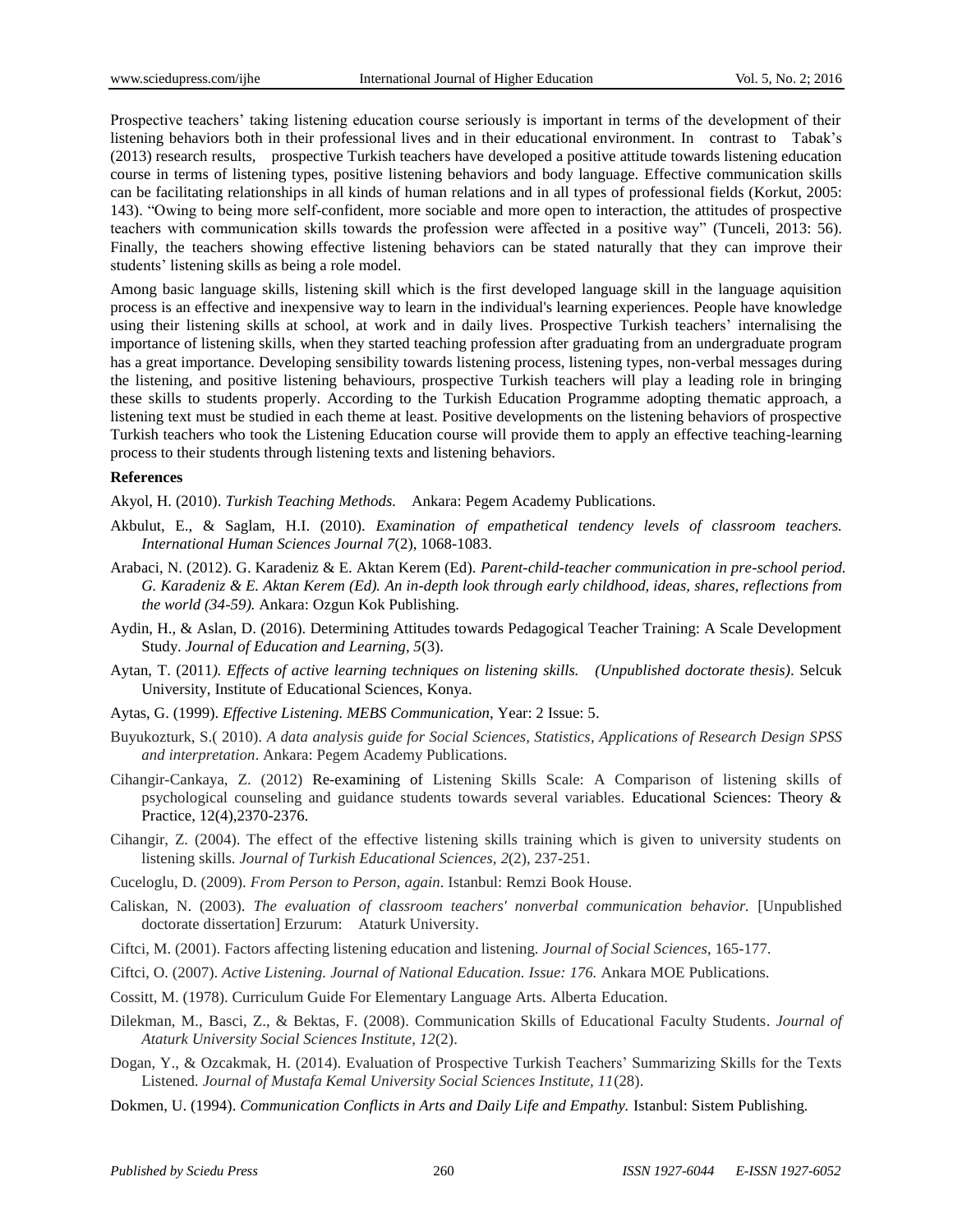- Durmusoglu- Saltalı, N., & Erbay, F. (2013). Examination of speaking, listening and empathy skills of preschool teachers in terms of children liking behaviors. *Journal of Kirsehir Education Faculty, 14(*1).
- Erbay, F., Omeroglu, E. ve Cagdas, A. (2012). Developing of teacher-child communication scale and study of validity and reliability. *Journal of Educational Sciences in Theory and Practice, 12*(4), 3165-3172.
- Emiroglu, S. (2013). The Views of Prospective Turkish Teachers regarding listening problems. J*ournal of Adiyaman University Social Sciences Institute*, 2013 (11).
- Epcacan, C. (2013*).* Listening and listening education as a basic language skill. *Journal of Adiyaman University Social Sciences Institute*, 2013(11).
- Gordon,T. (1996). *Effective teaching education.* Translator: Emel Aksay. Istanbul: Sistem Publishing.
- Gogus, B. (1978). *Turkish and literature teaching in our secondary schools.* Ankara: Gul Publishing House.
- Gokceli , S. (2013). Attitudes of High School Students towards Body Language: Sample of Adana-Kozan Fatih Anatolian High School. *Journal of Adiyaman University Social Sciences Institute, 2013*(11).
- Gunes, F. (2007). *SBSM (Sound- based sentence management) and Mental Configuration.* Ankara: Nobel Publishing.
- Hampleman, R. (1958). Comparison of Listening and Reading Comprehension Ability of 4th and 6th Grade Pupils. *Elementary English. XXXI*, 49.
- Habacı,I., Urker, A., Bulut, S., Atıcı, R., & Habacı, Z. (2013). Effects of Body Language on Education. *Electronic Turkish Studies*, *8*(9).
- Hübler, A. (2001). Das Konzept Körper in den Sprach- und Kommunikationswissenschaften. Tübingen: A. Franke Verlag.
- Jalongo, M. R. (1995). Promoting Active Listening in the Clossroom. *Childhood Education, 72*(1), 13-18.
- Johnson, K. O. (1951). The Effect of Classroom Training upon Listening Comprehension. *The Journal of Communication, I*, 58.
- Karasar, N. (2009). *Scientific Research Method*. Ankara: Nobel Publishing.
- Kecik, I., & ve Uzun, L. (2004). *Turkish Verbal and Written Expression*. Eskisehir: Anadolu University Open Education Faculty Publications.
- Korkut, F. (2005). Communication Skills Education for Adults. *Journal of Hacettepe University Educational Faculty, 28(2*8).
- Kurudayioglu, M., &, Kana, F.. (2013). Listening Skills and Listening Education of Prospective Turkish Teachers and Their Self-Efficacy Perceptions. *Mersin University Journal of the Faculty of Education*, *9*(2), 245-258.
- Lafer, S. (2014). Democratic Design for the Humanization of Education. *Journal of Ethnic and Cultural Studies, 1*(1), 6-12.
- Maden, S., & Durukan, E. (2011). Evaluation of listening types of Prospective Turkish Teachers in terms of diverse variables*. Journal of Mehmet Akif ErsoyUniversity Social Sciences Institute*, (4), 101-112.
- Mert , E. L. (2013). *Analysis of Perceptions of Prospective Turkish Teachers related the four basic language skills Through Metaphors*. *Journal of International Social Research*, *6*(27).
- Oz, M. F. (2001). *Applied Turkish Education. Ankara: Ani Publications*.
- Ozbay, M. (2005). *Listening Education as a Language Skill.* Bir Dil Becerisi Olarak Dinleme Eğitimi. *Ankara: Akcag Publications*. Ankara: Akçağ Yayınları.
- Ozdemir, E. (1987). *Turkish Education Manual for Primary School Teachers.* Istanbul: Inkilap Book House.
- Ozkan, B. (2011). Views of Prospective Turkish Teachers in respect to the courses of "Understanding Techniques" and "Narrative Techniques". *NWSA: Education Sciences*, *6*(3), 2123-2132.
- Rost, M. (1994). *Introducing Listening.* London: Penguin English Applied Linguistics.
- Pala, A. (2008). A Study on the levels of emphathizing of Prospective Teachers. *Journal of Pamukkale University Educational Faculty, 1*(23), 13-23.
- Pehlivan, K. B. (2005). A Study on the Perceptions of Communication Skills of Prospective Teachers. *Primary Education Online, 4*(2).
- Schober, O. (2007). *Body Language, Body Language. (Translator: Sueda Ozbent),* Istanbul: Arion Publishing House.